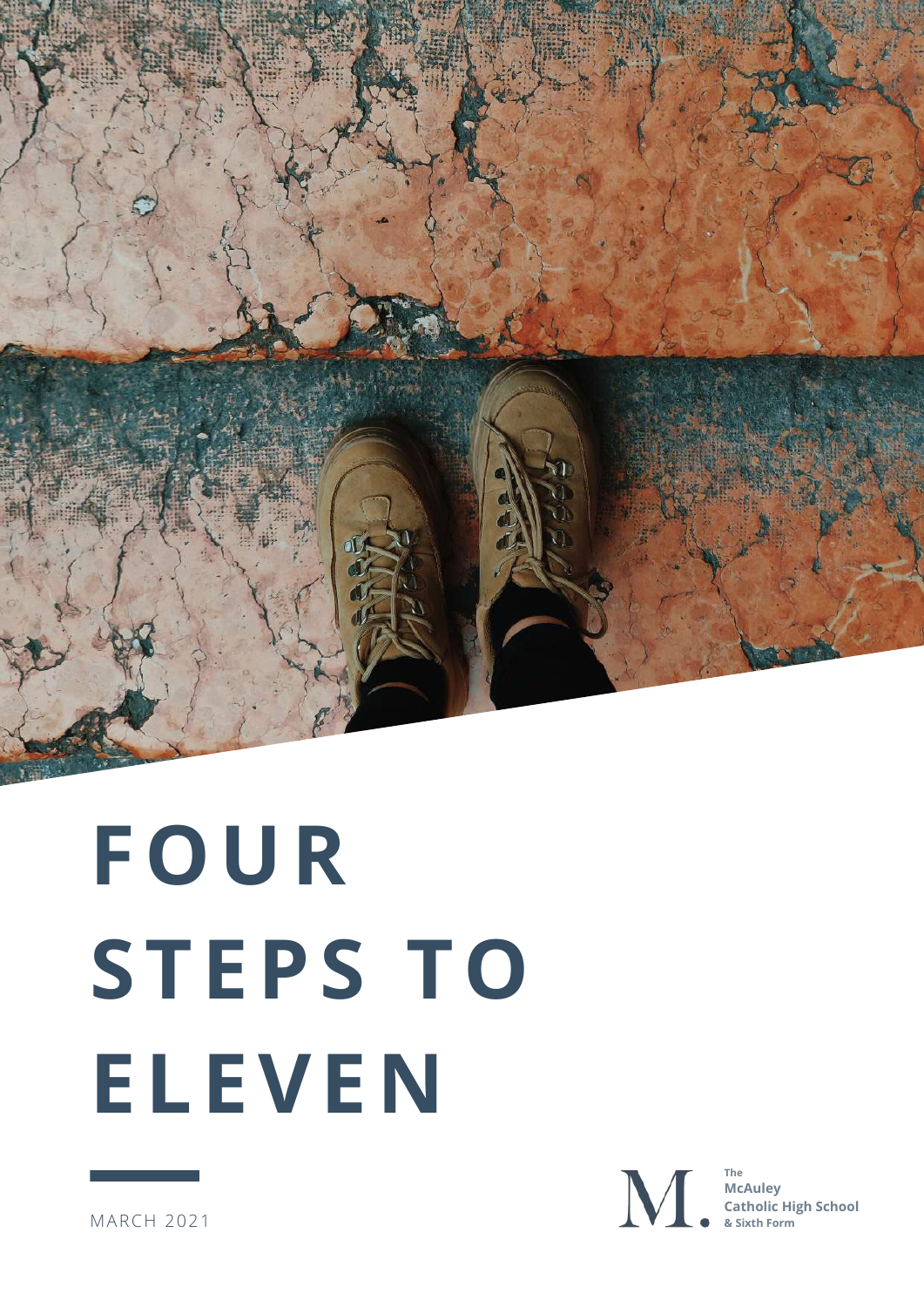

# **FOUR STEPS TO ELEVEN**

As we continue to see the success of our strategy for encouraging Y11 and Y13 students to show us what they can do, we now want to share our plans for Y10.

# **WHY ARE WE DOING THIS? GCSE EXAMS ARE 12 MONTHS AWAY.**

Through no fault of theirs, Y10 have had their GCSE journey seriously disrupted both last year and this.

There are only **68** school days until the start of Y11 and we also expect that this year group will be the first ones back to take the full GCSE exams.

To give all students the best chance to get up to speed, we are putting into a place a **4 step** recovery plan leading to Y11.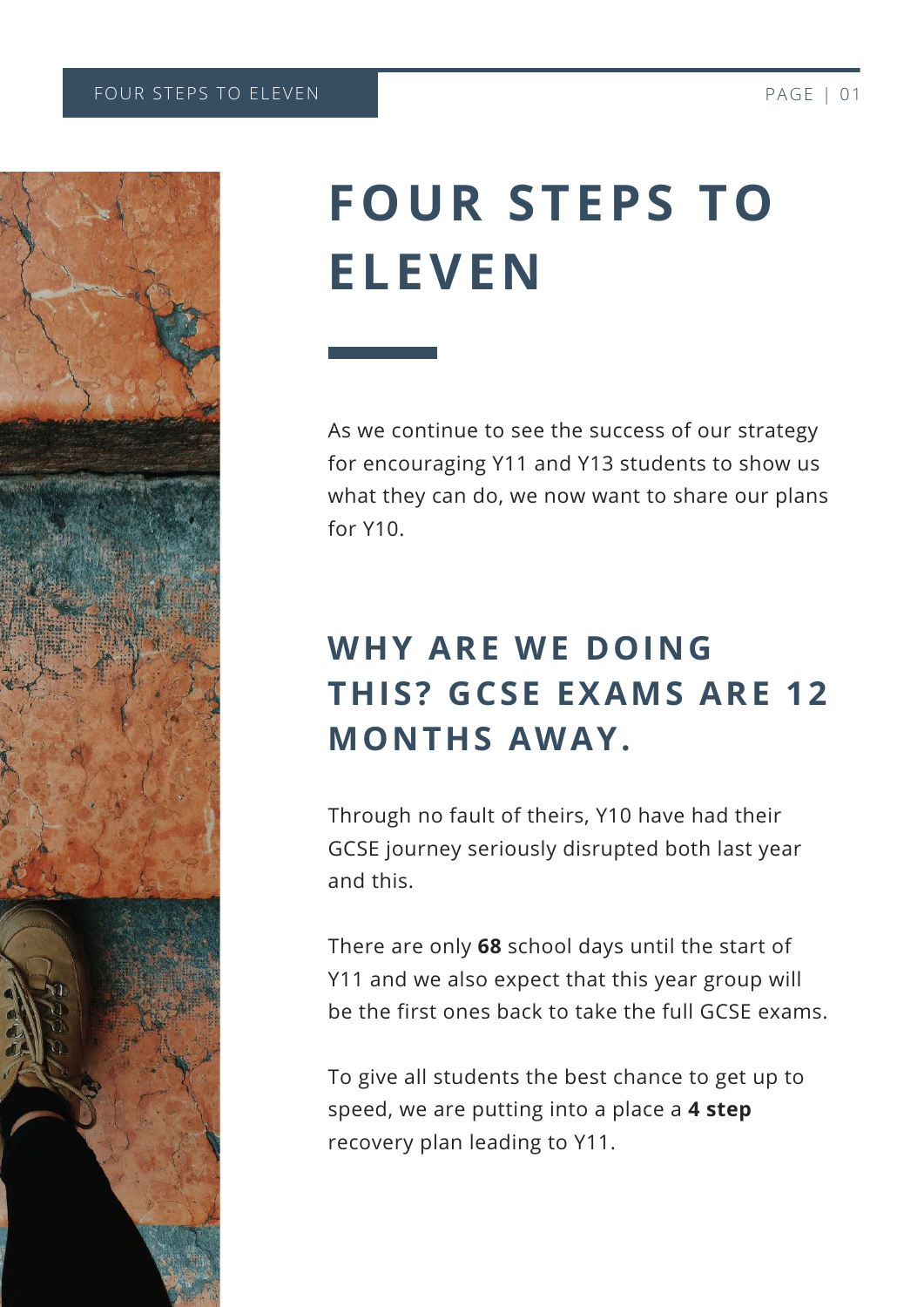

### **THE 4 STEPS TO 11 RECOVERY PLAN**

will help those pupils who do have gaps in their learning to catch up, as well as accelerating the progress of those pupils who have completed all tasks

#### **STEP 1 – 8TH MARCH – 1ST APRIL (19 DAYS)**

We are aware some pupils will be struggling with coming back to school initially and want our emphasis on well being in this first stage, but with positive encouragement for pupils to complete tasks with support of their teachers.

Therefore, interventions will take place in class as part of normal teaching and learning.

Students with gaps in their knowledge and skills as a result of work done during lockdown, will be identified and encouraged to complete tasks and be guided by class teachers.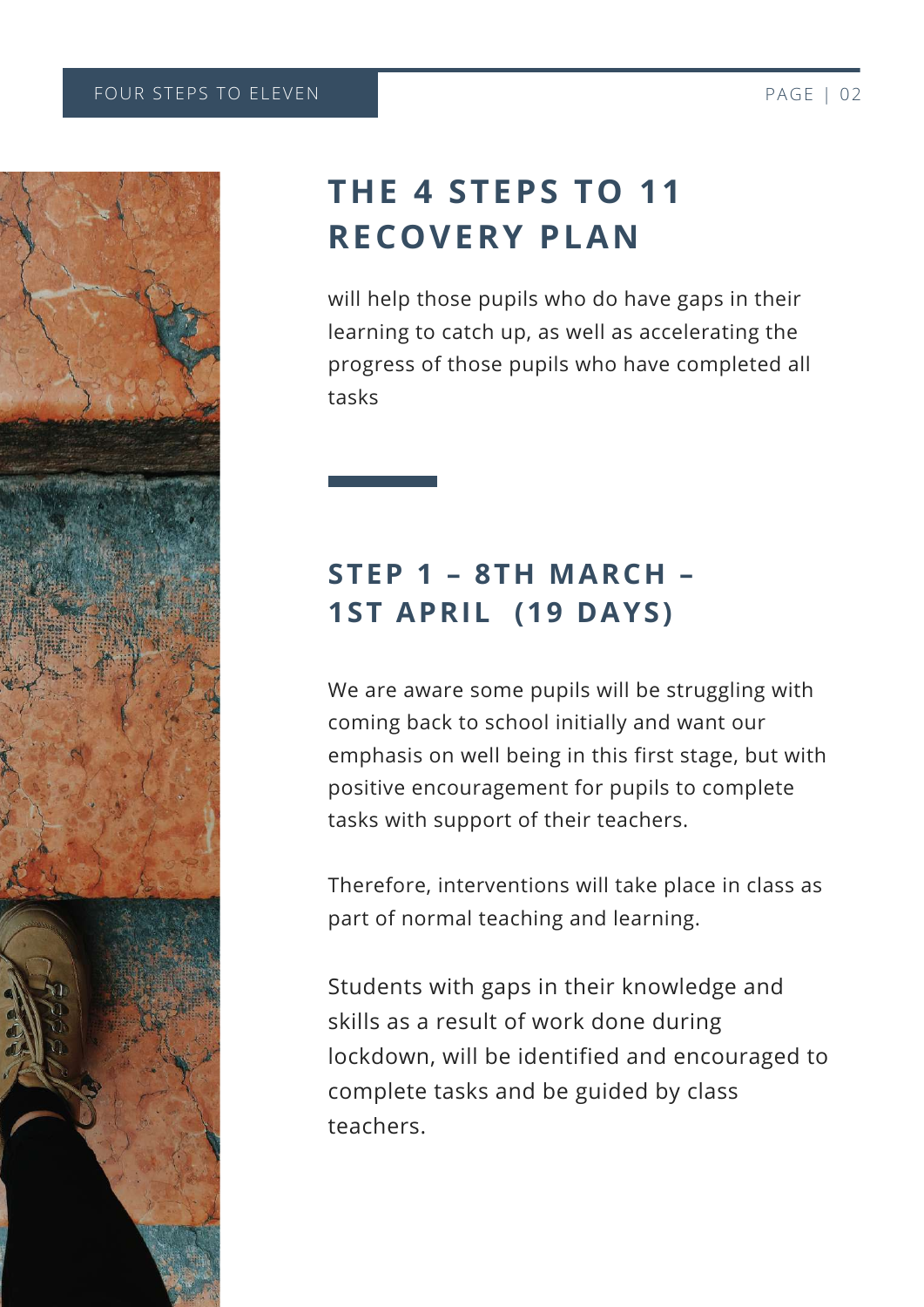

#### **STEP 2 – 2ND APRIL – 19TH APRIL EASTER HOLIDAYS (17 DAYS)**

#### **20 hour challenge**

Over Easter we will set a 20 hour challenge for **all** Y10 pupils.

# **WHY ARE YOU SETTING WORK AT EASTER? CAN'T THEY JUST ENJOY THE HOLIDAY?**

The Easter break this year is a long break, and keeping students engaged in their learning as well as maintaining a solid work ethic will help them progress and help them consolidate and address gaps in their understanding and knowledge.

Each student will be given **two hours'** worth of work for each subject that they study. This still leaves plenty of time for family time. Work will be divided into two areas;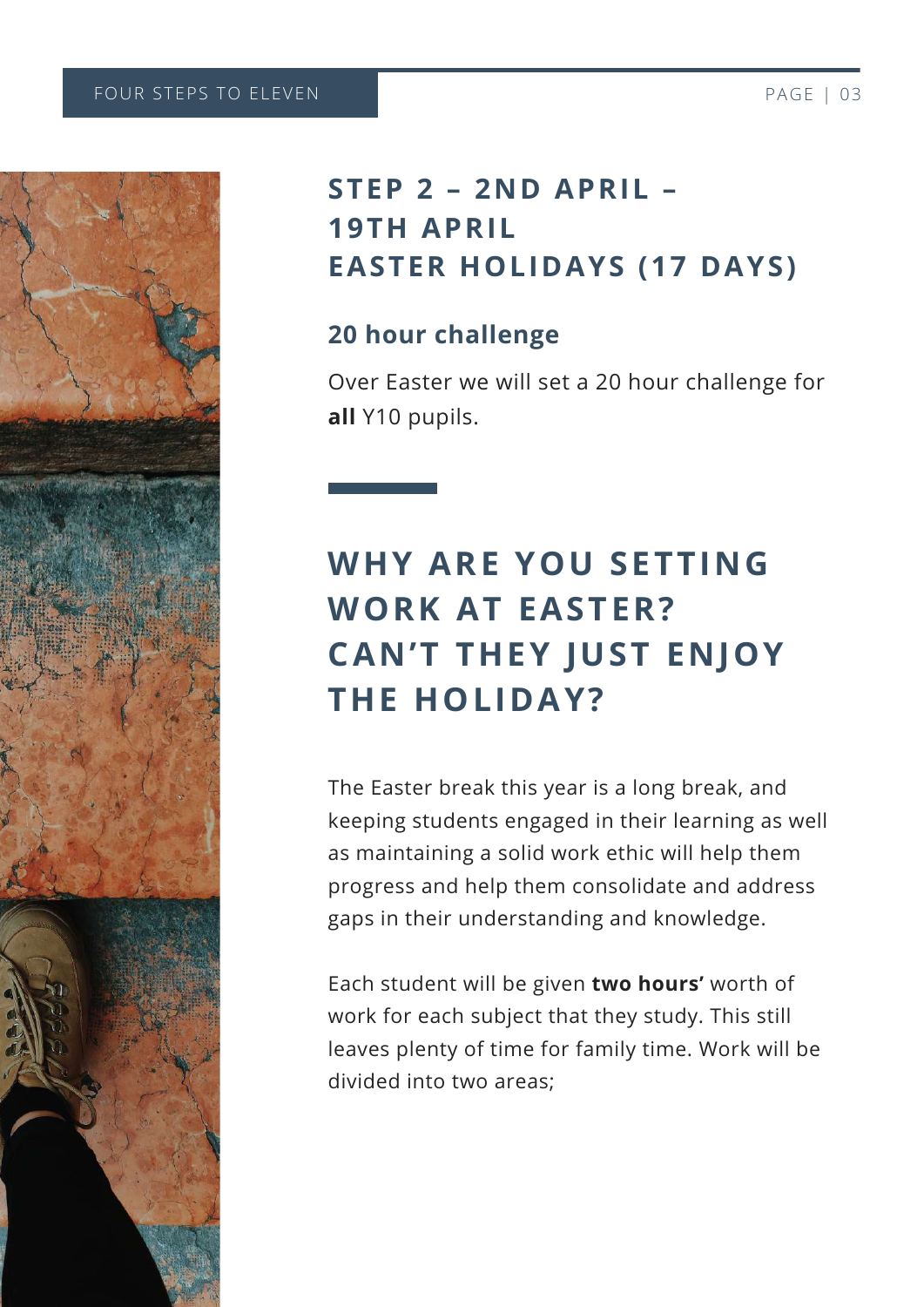

#### **STANDARD GRADE CHALLENGE**

Students who have not made sufficient progress in Step 1 will continue to have focussed work in this period. Some students may be invited into school to support the completion of this.

#### **PLATINUM GRADE CHALLENGE**

There will be Platinum grade tasks for each subject for students who are up to date but wish to do more and extend their learning or interests further.

### **HOW CAN I SUPPORT MY CHILD TO DO THEIR BEST?**

We will use Teams as the main platform for both these Challenges and will inform parents of the work set. We will also give students plenty of advice as to how they can organise their time.

To encourage as many students as possible to engage with this, we will be offering rewards and prizes for those who complete the challenge.

We will also be doing our best over the next four weeks to ensure that every student in Y10 has access to on line learning at home by Easter. Do not hesitate to contact the school on laptops@mcauley.org.uk.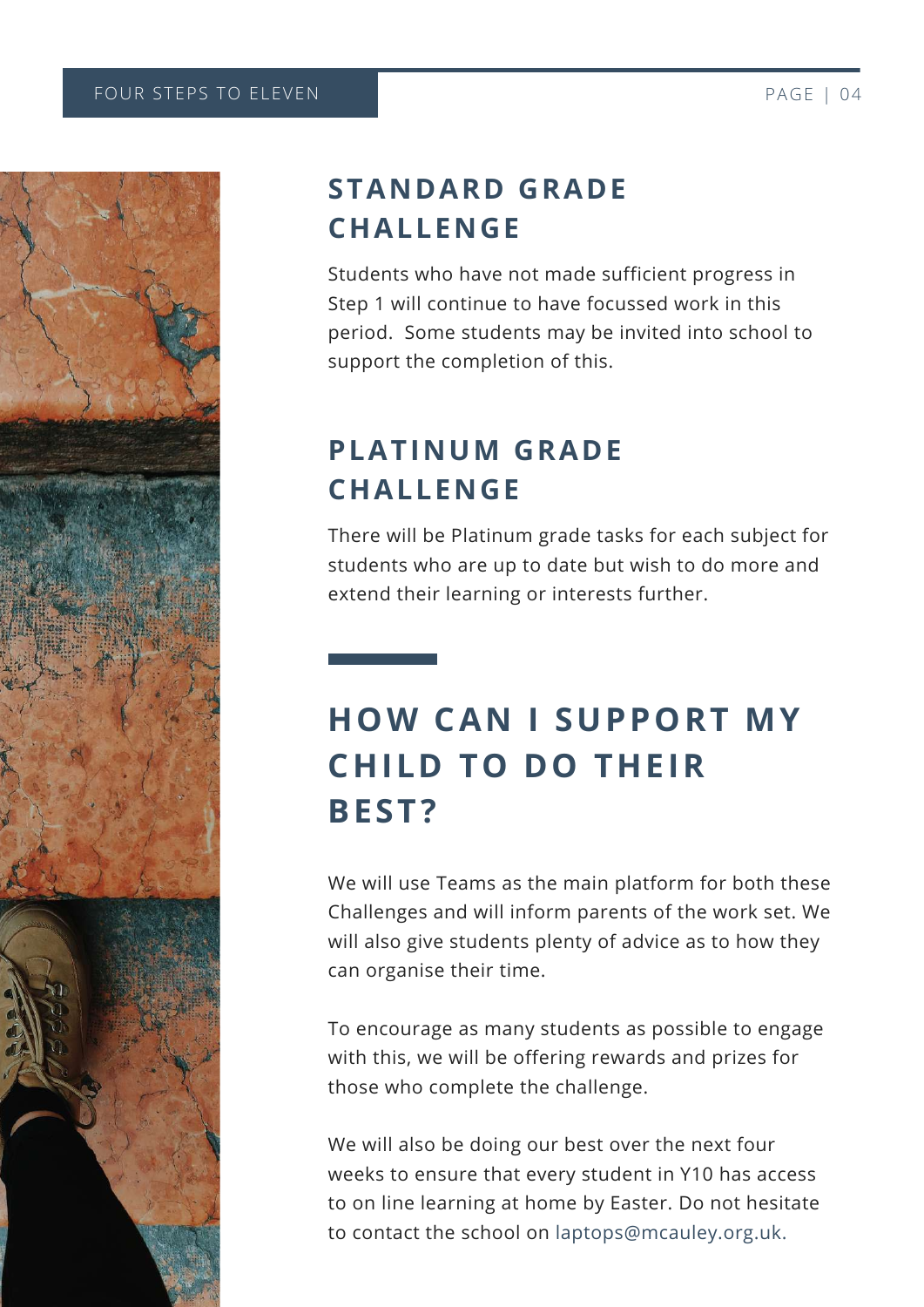

#### **HOW WILL YOU KEEP ME INFORMED?**

#### **STEP 3 – FROM 19TH APRIL – 20TH MAY**

The challenge work is checked and rewards are given out.

Students who still have significant gaps in their knowledge will be expected to attend afterschool tutoring to help them progress. This will be in small groups and led by teaching staff. They may be required to attend sessions in May half term holiday. **Parents and carers will be contacted week commencing 24th May.**

#### **Year 10 Parents evening will be held on 22nd Apr il**

This will give you opportunity to discuss progress being made and advice on how to further improve.